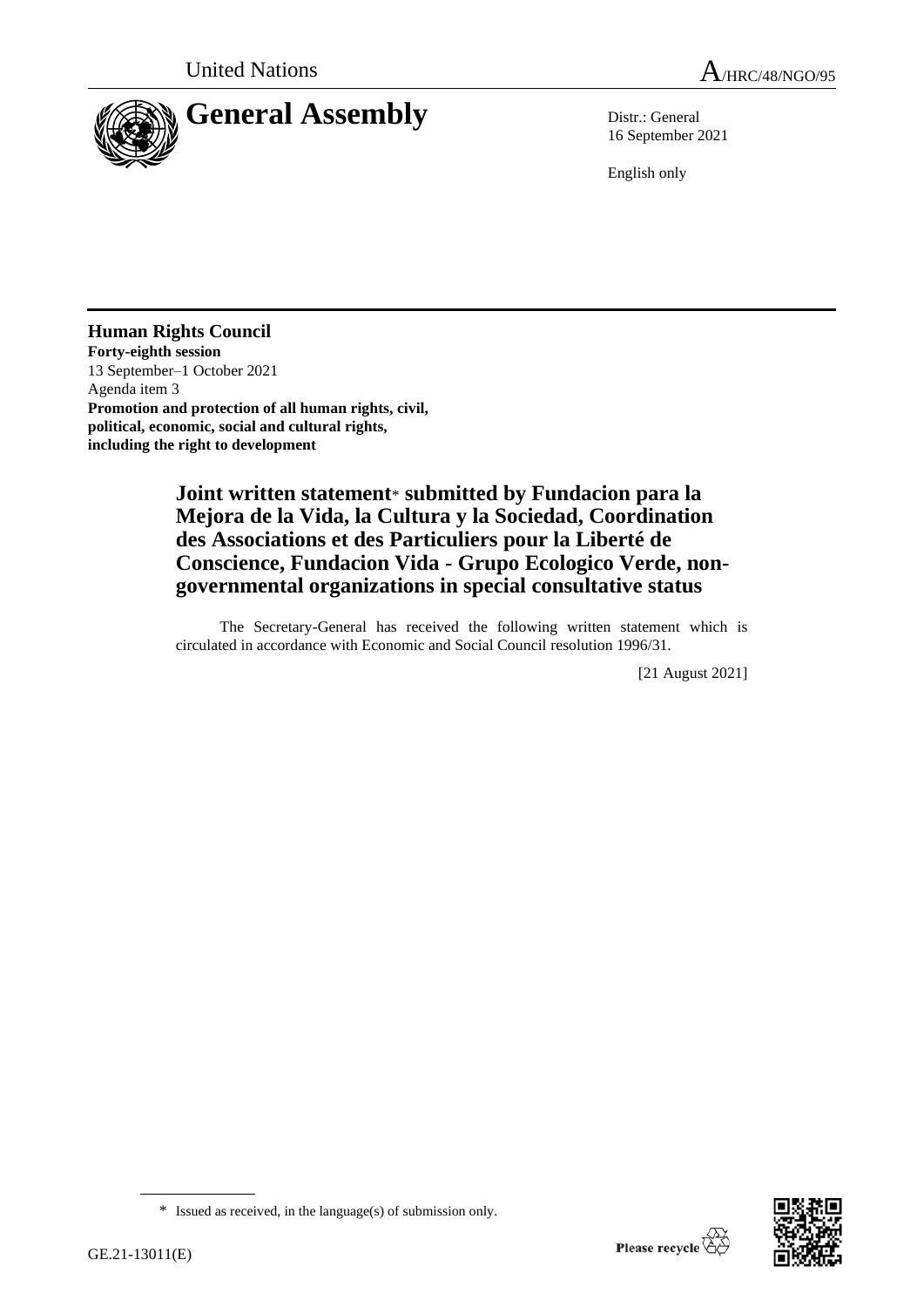## **Hungary: inappropriately using tax legislation and data protection to harass a well-established minority religion**

On 30 August 2018 Mr. Fernand de Varennes (Special Rapporteur on minority issues), Mr. Joseph Cannataci (Special Rapporteur on the right to privacy) and Mr. Ahmed Shaheed (Special Rapporteur on freedom of religion or belief) addressed the Hungarian Government in a letter<sup>1</sup> "concerning discriminatory measures against the Church of Scientology on the basis of religious belief."<sup>2</sup>

In that letter there was two major situations described :

- 1. "The denial of the permission for the Church of Scientology to maintain its headquarters and place of worship in Budapest."
- 2. "The criminal investigation of the Church of Scientology" including the seizure of confidential priest-penitent communications.

The letter of the three honorable Special Rapporteurs concluded:

"[…] we would like to express our concern about the repeated denial and unjustified delay on the permission for the Church of Scientology to maintain its headquarters and place of worship in Budapest. We also express serious concern that the criminal investigations carried out against the Church of Scientology, which led to the seizure of several documents including of a private nature and to restrictions on places of worship, may be incompatible with international human rights standards. Such acts constitute serious impediments to religious freedom and to the fulfilment of the rights and freedoms of religious minorities as enshrined in the applicable international human rights standards that Hungary has committed to."

The questions articulated in the letter by the United Nation's officials remain unanswered to our knowledge until today.

We would like to call the attention of the Universal Periodic Review that the reported situations and violations of international standards are still today unsolved in Hungary, the Church has not yet received the final Certificate of Occupancy of their central place of worship in Budapest and no explanation for the delay was communicated to them depriving the church and its members of the legal security they are entitled to in regards to their place of worship. As far as the criminal investigations are concerned, for the last four years:

a) The church and its parishioners are kept in an undue shadowed suspicion of the alleged criminal charges, damaging right to honor and image,

b) the confidential priest-penitent privileged information of hundreds of parishioners are still with the investigative authorities, negatively and arbitrarily interfering with the privacy of their religious practices, in a prolonged, undue and disproportional affecting their rights.

c) Additionally, despite the Church receiving an official information from the National Bureau of Investigations about the copying of all data from the computers and telephones seized during the raids by the Special Service of the National Security Authority, this minority Church is being deprived from its property, meaning the hardware of those IT pieces that have not been returned to the Church or the private owners of the devices, despite official request.

d) When the tax investigative authority wanted to interrogate church officials (May 27, 2021), four board members of different church organizations were humiliated by an unnecessary use of coercive measures (meaning handcuffs with a leash), despite showing full cooperation with the authorities. (After 3,5 years of silence, instead of simple summons, the investigative authority found it necessary to execute dawn raids at nearly 20 Church

<sup>&</sup>lt;sup>1</sup> Reference number: AL HUN 5/2018, https://spcommreports.ohchr.org/TMResultsBase/DownLoadPublicCommunicationFile?gId=24008 accessed 20 March 2021.

<sup>2</sup> Highlight as in the original letter.